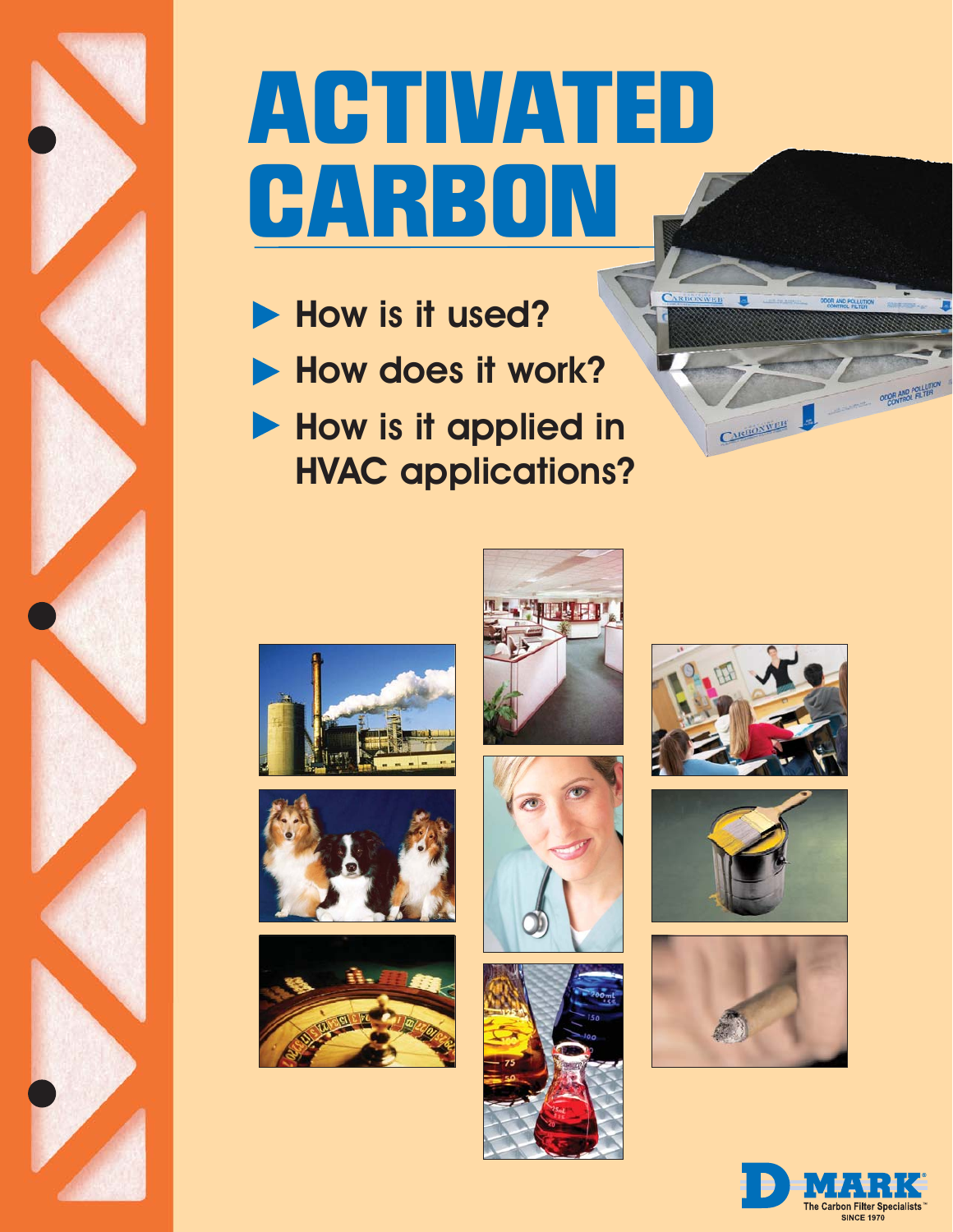# **ACTIVATED CARBON**

This presentation was originally written in 1992. It has been revised in 2005 to reflect the newer carbon filter products that are now available and being utilized throughout the HVAC industry.

#### **Introduction**

Improved Indoor Air Quality continues to be one of the MAJOR issues facing the HVAC industry.

The Air Movement Industry has been very effective in the areas of human comfort and the removal of particulates. However, to totally "clean" the air, the gases and vapors – the chemical pollution that affects health and productivity – must also be removed.

For HVAC applications, adsorption is the most effective and the most economical process. Activated carbon, known as the universal adsorbent, is the most effective adsorbent.

A variety of products utilizing activated carbon are readily available. Some have been in use for decades, others for l0 years or less. When applied properly, the vast majority have proven to be effective in eliminating the chemical pollution found in HVAC systems.

#### **Why Is It Used?**

Theoretically, we can remove almost all particulate matter from the air stream. We are now faced with "how should the gases and vapors – the chemical pollution – be removed?"

HEPA filtration is effective down to the .3 micron range and will remove some particulates smaller than .3 microns. Gases and vapors are .01 microns and smaller. Benzene and naphthalene, two compounds that are strongly adsorbed by carbon, are approximately .0006 and .0007 microns respectively. One micron equals 1/25,400 of an inch.

Very simply, particulate filters do not, and can not, remove material that is this small and is a gas. If particulate means cannot be used to remove gases, then how can they be removed?

For HVAC applications, where the concentrations are very low and the contaminant loading varies constantly, adsorption has proven to be the most effective and the most economical process.

Adsorption with activated carbon is also the process of choice for applications such as gas masks, space capsules, nuclear submarines and radioactive iodine removal (nuclear plants).

Are there other processes to remove gases from an air stream? Certainly, there are other processes. When higher concentrations are present, incineration, chemisorption and solvent recovery [an adsorptive process] all have their places.

#### **Absorption vs. Adsorption**

A question that is often asked – "What is the difference between **ABSORPTION** and **ADSORPTION**?"

**ABSORPTION** can be understood if we think of sugar being dissolved in water and mixing evenly throughout, or cream being mixed into coffee. Industrial absorption would be a gas being **ABSORBED** (taken into and mixing evenly) by a "scrubbing" liquid.



In contrast, **ADSORPTION** is the physical attraction and adherence of gas or liquid molecules to the surface of a solid. The attractive force is very small, van der Waal's forces, and exists between any two bodies, such as between the earth and the moon. Gas molecules are **ADSORBED** by activated carbon.

#### **Why Is It Known As The Universal Adsorbent? Why Is Activated Carbon Used As The Adsorbent With HVAC Processes?**

Activated carbon is truly a unique material. There are no other materials, natural or man-made, that will do all that it will do.

Activated carbon:

- 1. Has a capacity for virtually any vapor contaminant; it will adsorb "some of almost any vapor".
- 2. Has a large capacity for organic molecules, especially solvents.
- 3. Will adsorb and retain a wide variety of chemicals at the same time.
- 4. Has an extremely large capacity to catalytically destroy ozone, a major component of smog.
- 5. Works well under a wide range of temperature and humidity conditions.
- 6. Adsorbs odors and chemicals preferentially to moisture. It is not a desiccant and will release moisture to adsorb chemicals.
- 7. Can be used as a carrier of one material to attract and hold or react with another material.
- 8. Is inert and safe to handle and use.
- 9. Is available and affordable.

#### **What Is It?**

It is a material that has been treated (activated) to increase the internal surface area of the structure to the range of 950 to 1150 square meters per gram for gas phase applications. The internal area is the area that holds the adsorbed chemicals, in effect, this is where the "work" is done.

# **How Much Internal Area Is Available For "Work"?**

Using the number 1000 square meters per gram, which equals 1197 square yards, and multiplying 1197 by 454 (454 grams/lb.), results in 543,438 square yards of available surface area per pound of carbon. Comparing this to a football field, which is 50 by 100 yards, or 5000 square yards, this would be the surface area of more than 100 football fields.

When the 543,438 sq. yards is multiplied by 9 (9 sq. ft/sq. yd.), it equals almost 5 million square feet of available surface area per pound of carbon. Utilizing a maximum working capacity of 33%, up to 1,650,000 square feet would be available for adsorption.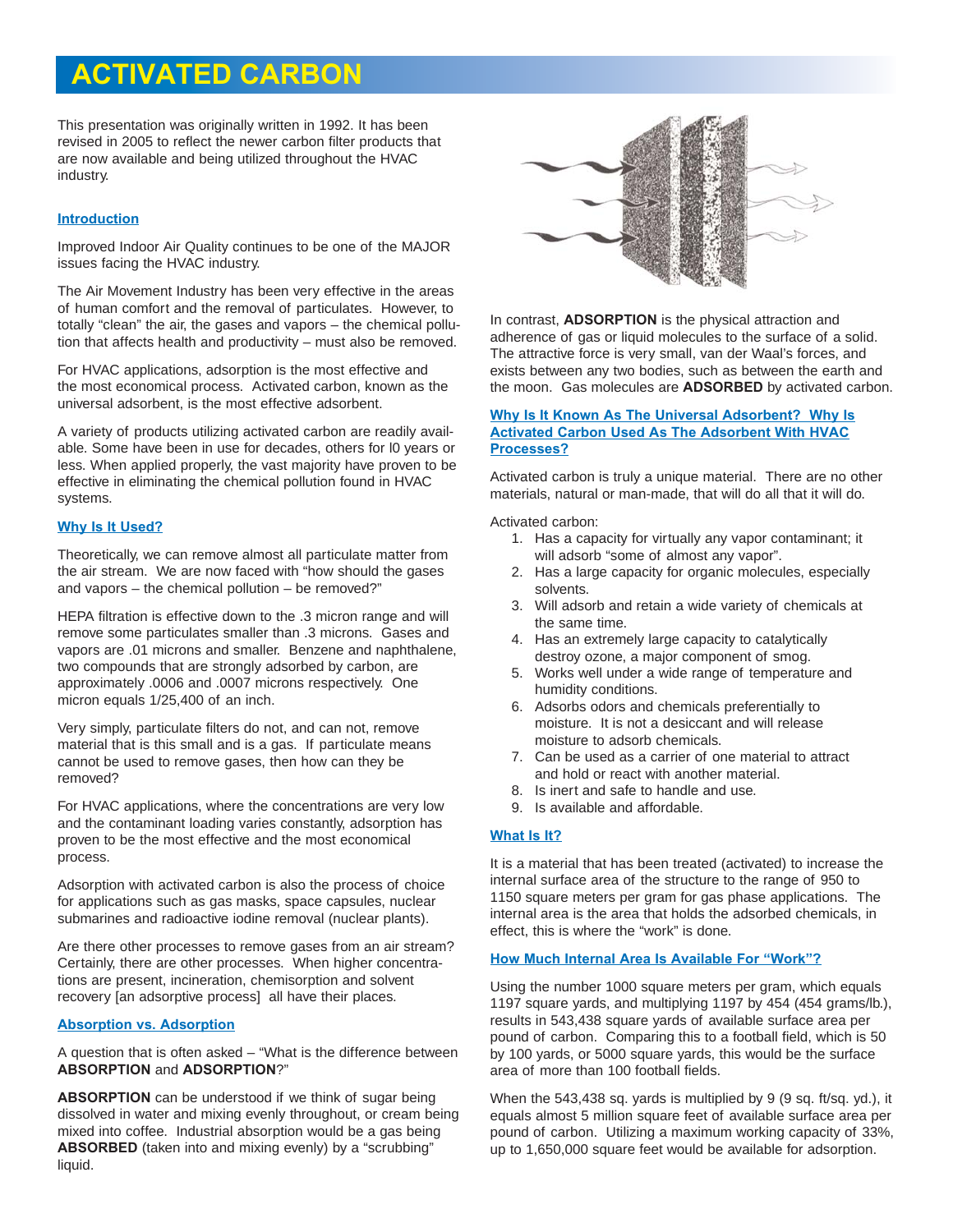#### **How Much Gas, Or How Many Gas Molecules Can Be Adsorbed And "Held" On This Area?**

Consider the gas molecule benzene, which has a molecular weight of 78 and is approximately 6 x 10 $-4$  microns in diameter. Utilizing one pound (454 grams) of carbon and a maximum capacity of 33%, then 150 grams of a gas, (in this case, benzene) can be adsorbed.

Dividing 150 grams by 78 gram moles of benzene yields 1.9 gram moles of benzene that can be adsorbed by one pound of carbon. Multiplying the Avogadro number\*, 6.023 x 10<sup>23</sup>, by 1.9 yields  $11.44 \times 10^{23}$  molecules.

Therefore, 1 pound of carbon would have enough internal surface area to adsorb (hold)  $11.44 \times 10^{23}$  molecules the size of benzene.

#### **How Many Molecules Is 11.44 x 1023**

The national debt is over seven trillion dollars, (\$7,000,000,000,000). Two trillion times the national debt would be an approximation of  $11.44 \times 10^{23}$ . Simply put, whether the working capacity for a specific application is 33%, 5%, or 2% - this is a huge number of gas molecules!

\*The Avogadro number states that the number of molecules in a gram mole of a gas is  $6.023 \times 10^{23}$ .

## **Activated Carbon**

There are many types and grades of carbon that can be used for adsorption. There are carbons used for liquid and gas phase applications; they are not interchangeable. For the purpose of this presentation, only gas phase carbons that are used for general HVAC applications will be addressed.

The commercial quality HVAC carbons that are being manufactured today are produced from either coal or coconut shells. These materials are interchangeable, as long as the activity level and the average particle size are the same.

# **Activated Carbon Specifications For HVAC Applications**

The HVAC industry currently uses 60% activity\*\* carbons in a variety of mesh sizes depending upon the manufacturing process and the application. In the newer products, where fibers and granular carbons are blended, 20/50 mesh carbons are applied. Where polyesters are impregnated by a slurry process, fine carbon powders are used. For the older filled





*OdorGuard Pleated Filters and CarbonWeb Roll Media*

*CarbonWeb Media with Activated carbon and impregnated alumina.*

trays, used in Vbanks, either 6/8 mesh (3mm) [pelletized] or 6/12 mesh [granular] are utilized. I believe there are definite advantages of pelletized over granular materials, but either of these materials will do a satisfactory job.

\*\*This activity level will insure that the internal surface area is in the range of 1000 – 1100 square meters/gram.

#### **Activated Carbon or Activated Charcoal?**

The term CHARCOAL is used widely, and the question often asked "What is the difference between activated carbon and activated charcoal?"

There is only one material, and the terms are used interchangeably. Normally, those who are in the carbon business will use the term carbon. Those outside the industry, or just learning, will use the term charcoal. ASTM – The American Society of Testing Materials – utilizes the term carbon.

# **How Does It Work? What Does It Do?**

Activated carbon ADSORBS a wide variety of gases and vapors – chemical pollutants.

Whether there is one gas molecule and one carbon particle, or many of each, the adsorption process is the same. The physical process begins with a gas molecule coming into contact with the surface of an activated carbon particle and coming to rest in a large surface pore. Then, due to unbalanced forces on and within the carbon particle, the gas molecule will begin to move "down" into the carbon particle – into the smaller pores, where it will finally stop and be held in place. At some point between the surface and the "stopping point", this gas molecule will condense and become a liquid particle.

For those who would like a more technical version: The adsorbate diffuses thru the surface film to the macropore structure. Then, due to van der Walls' forces, the gas molecule migrates into the micropore structure, condensing during this movement, and finally stopping when either the forces become balanced or it becomes physically blocked.

This molecule, which was an objectionable gas, will remain a liquid inside the carbon until it receives enough energy, in the form of heat, to excite it.

If this condition arises, the molecule will begin moving toward the surface. If enough energy (heat) is absorbed, it will be vaporized, returned to a gas and be released back into the air stream, i.e. the process will be reversed.

In HVAC applications, there is normally not enough heat to excite, or re-energize, adsorbed molecules. With regular carbon filter or bulk carbon "changeouts", sufficient capacity will always be available.

It is interesting to note, the adsorbed gases that condense and become liquid molecules will "line" the internal surface area – and this "lining" will be one (and only one) molecule thick.

#### **How Is It Applied In HVAC Applications?**

As a reminder, this presentation deals only with the removal of gaseous and vapor contaminants.

The application of carbon to HVAC installations is considerably different when compared to how carbon is applied to solvent recovery systems and other industrial removal applications. For the latter, air streams with hundred to thousands of parts per million (ppm) of gas molecules are recovered, or removed, with beds that can be several feet thick and contain thousands of pounds of carbon.

For HVAC applications, thin bed filters with comparatively small amounts of carbon are utilized. Therefore, it is not only important that these differences be recognized, but that the parameters be defined.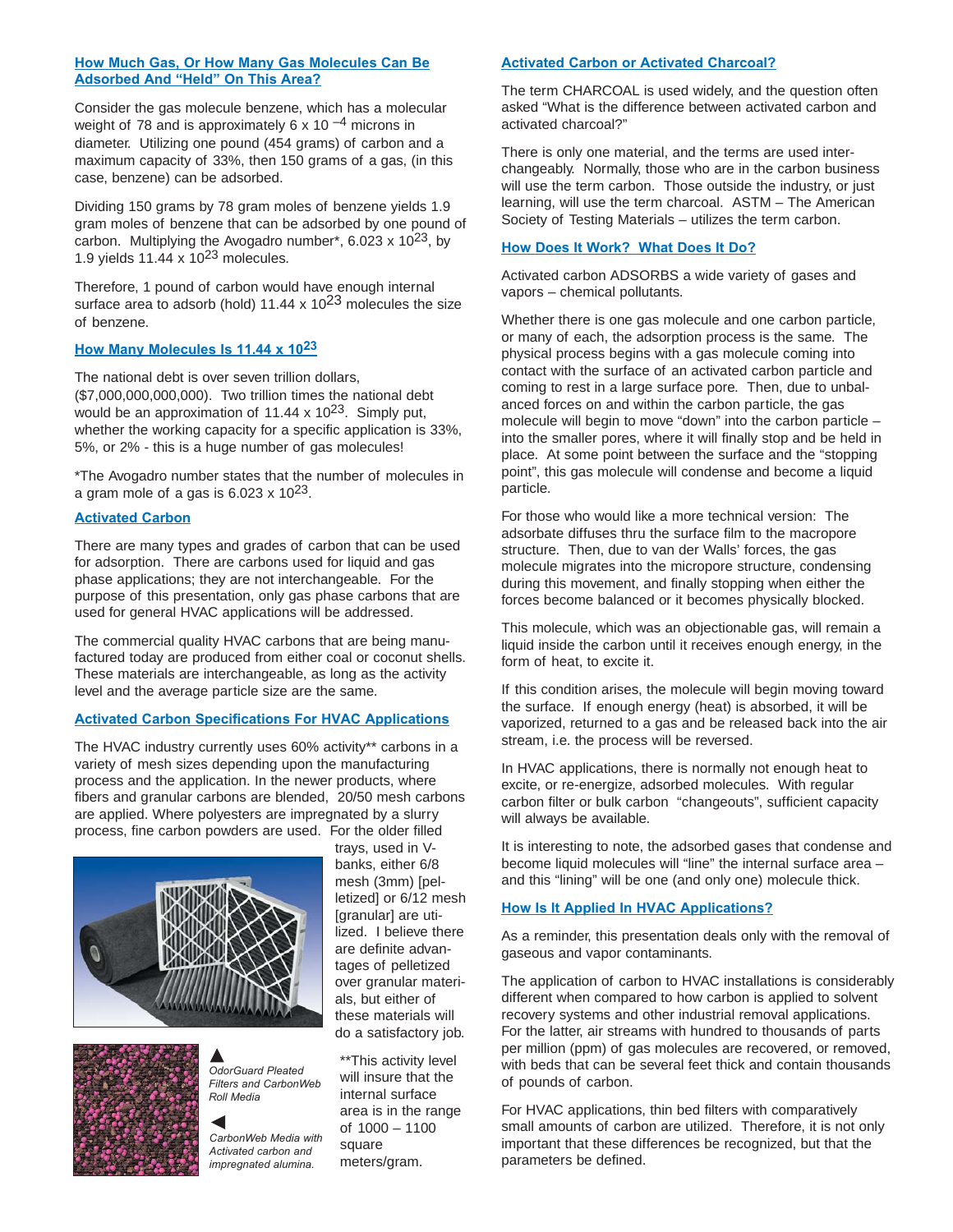First, air in a structure can be treated as it:

- 1. Enters.
- 2. Leaves.
- 3. Is re-circulated.
- 4. Or a combination of the above.

For the majority of HVAC applications, the air to be treated is a combination of air entering (make-up) and air that is re-circulating. The gaseous contaminant loading that should be removed:

- 1. Is always a combination of many odors and pollutants – chemicals.
- 2. Is normally unknown either as to the chemical make-up, the amount of each pollutant, or the total loading.
- 3. Varies constantly with changes in occupancy levels, activity within or without the structure, and shifts in the wind.
- 4. Is in the 1 ppm range.

#### **Loading Variations**

In four above, the "1 ppm range" has been used. When the loading drops below 1 ppm, down to the ppb [parts per billion] or to the .1 ppb range and below, there is no concern. When the loading increases, which it can do for short periods, there are concerns and questions.

Knowing that the industry has utilized, and continues to utilize, thin bed carbon filters, the following situations must be considered:

How high are these higher loadings (peaks), and how long do they last?

*Answer:* Unless the structure has been studied over a period of time, there is no definite answer. Ten to 20 ppm would be a heavy overload and may be within reason for this application. This condition may last for minutes to hours as opposed to days.

During the peaks, how effective is the filtration system?

*Answer:* The percentage of these peaks, which exceeds the design capability of the filter or the capacity of the carbon at that time, will pass thru and into the inside air. Since the air is being re-circulated, these peaks will be adsorbed on future passes.

As stated earlier, carbon must be changed on a regular basis. This regularity, which should be established during the first year of operation by utilizing test samples, will insure that these peaks, typical to that installation, will be quickly adsorbed.

#### **How Much Carbon Should Be Used?**

The old ASHRAE specification of 45 pounds per 1000 cfm per year has been used for many years as the design guideline. In all probability, the vast majority, if not all, of the older carbon V-banks that are being utilized in airports, sports stadiums, and commercial buildings were designed with these numbers. When this amount of carbon is changed regularly, these filters perform effectively.

Is this the optimum amount of carbon? From experience with many installations, the answer would certainly be

"This has proven to be enough carbon." A remaining question is "Would somewhat less carbon be as effective;

and if so, how much less?" The older V-banks were "designed" to be changed out in approximately one [1] year. This time would be adiusted, based on the specifics of the application. Obviously, utilizing less carbon per filter, but changing more frequently, would produce similar results.



*Ring Panel Filters with self-sealing edges and an internal wire "ring" for added support.*

For the newer "clean room" type applications, which may call for the removal contaminants in the ppb or less range, filters with significantly less carbon are being used successfully.

#### **Commercial vs. Industrial Application**

The carbon adsorption products that have been designed and utilized for HVAC applications are very effective. When they are misapplied in industrial applications, problems can and do arise.

Normally, it is not that the carbon does not adsorb, but rather the concentration exceeds the capability of thin bed products, and neither the pass efficiency nor the life (capacity) are satisfactory.

Industrial applications, although they will contain many of the same chemicals found in HVAC applications, can be defined as having:

- 1. Primarily one contaminant (chemical).
- 2. A chemical that is known, both as to it's formulation and quantity (ppm).
- 3. Either a constant quantity or a constant range.
- 4. A loading well above the 1 ppm range.

Very simply, this will be, by comparison, a heavy-duty application, and the information concerning the contamination will be known.

One example that will crystallize the differences between these applications:

*A printing company with a large printing press may have a solvent recovery system to recover the solvents from the inks. This system will remove the high concentrations of solvent with large amounts of carbon. However, the solvent "leakage" that escapes into the general air and into the air handling system will be heavily diluted and be just one of the many other chemicals in the HVAC system. This air, that re-circulates thru the offices, lunchrooms, laboratories, etc., would now be treated as an HVAC application, with thin bed products.*

Adsorption may not be the most effective process for industrial applications. Companies skilled in these fields should be consulted to make the determination regarding the most effective process and system.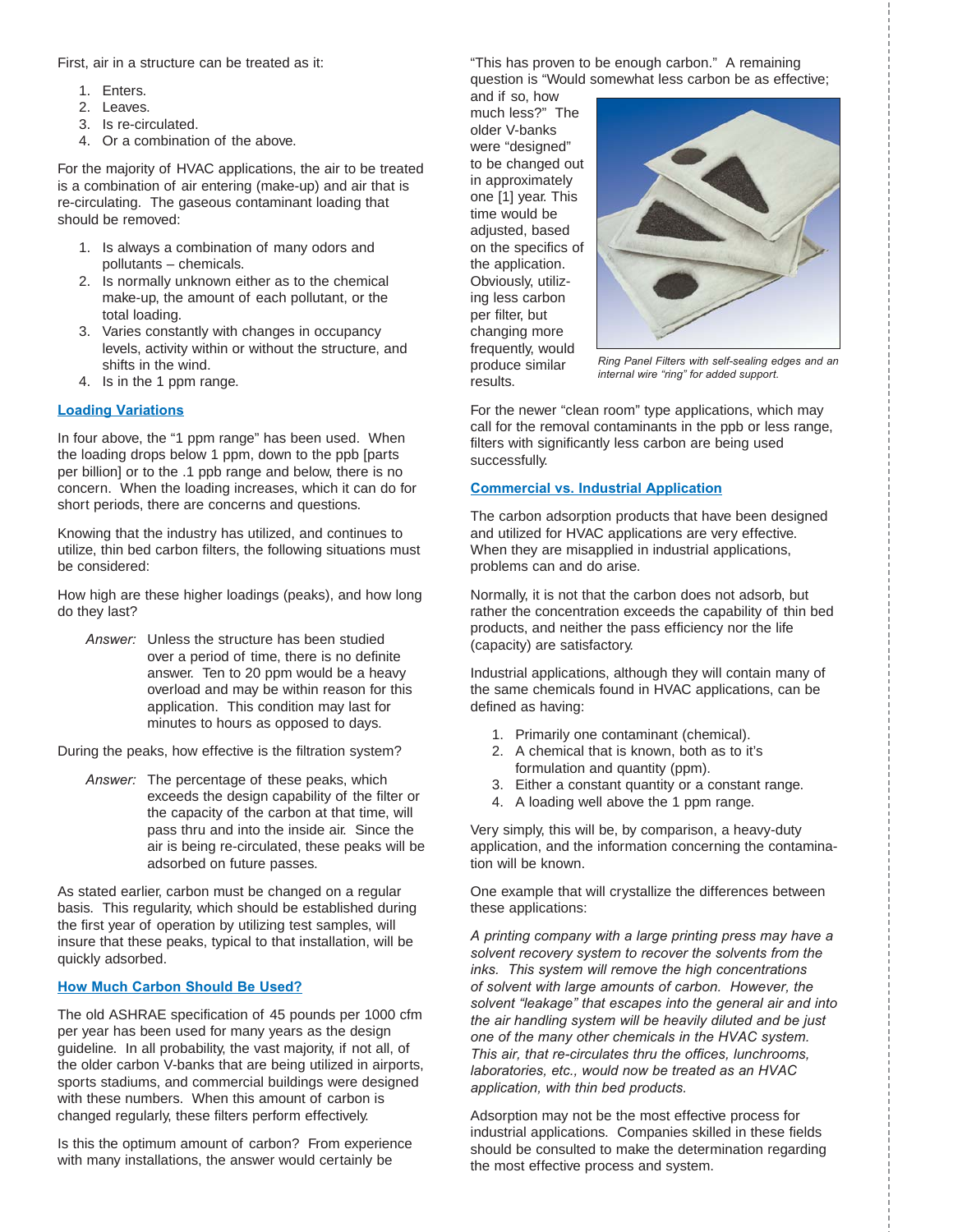## **Non-Vented Areas**

Activated carbon will adsorb without the air being drawn thru it, i.e. without a fan or blower. This is of importance when there are rooms or closed areas that do not have ventilation ducts, electricity and/or where the use of a portable air cleaner would not be practical. Carbon pads can be placed in these areas and be a very effective solution.

## **How Does Carbon Work in Non-Vented Areas?**

Gas molecules will disperse (mix) themselves evenly throughout a given area, in accord with the "Perfect Gas Laws". Activated carbon will attract and adsorb the odor or pollutant molecules to which it is closest, causing an unequal mixture to result. Whereupon the gases will redistribute themselves, the carbon will again adsorb the closest, and the process will continue until the air is "cleaned" or the carbon reaches its capacity.

A relatively small amount of carbon can, and will, keep these types of areas odor and pollutant free.

An example of utilizing a small amount of carbon is to maintain a refrigerator odor free. By adsorbing gases, it thereby eliminates the transfer of odors and tastes from one food to another, and to ice cubes.

#### **Activated Carbon Adsorption Products**

For HVAC applications, adsorption products can be divided into several categories:

Panel filters, extended surface filters and V-banks.

1. **Panel Filters:** Panels filters are available in a variety of designs and configurations. They are available in a variety of thickness', 1", 2" and 4", with 2" being the predominant commercial product.

Panel filters can in turn be divided into two groups:

A. **The newer products:** Carbon filter products that are designed to have a low pressure drop and are normally interchangeable with particulate filters.

Filters using either pads or pleats, contain either granular or powdered carbon. Carbon is either integrated with fibers during manufacturing or impregnated via a slurry process into an existing non-woven product.

For 2" filters, in either pad or pleat form, carbon loadings will vary from approx. 300 grams per square foot of filter face area, down to about 35 grams per square foot.

Products include, three stage filters, pads, pads in die cuts, pleats and ring panels.

B. **The older products:** Filled or honeycomb filters have relatively high pressure drops and therefore can not be interchanged with particulate filters. They are utilized in V-banks.

Filled filters have perforated metal faces, held in place with welded metal spacers, surrounded with a metal frame and filled with carbon. Honeycomb filters utilize a honeycomb shaped material as the internal structure, which is either partially or completely filled with carbon. The carbon is contained within the honeycomb structure by a thin netting and a metal frame which surrounds the structure.

As filters, they are available in ¾", 1" and 2" thickness'. When used in V- banks, the ¾" and 1" "trays" account for almost all HVAC applications. The 2" thickness is used only in special applications.

Both filters contain packed granular carbon. Loadings vary from approx. 2.1 lbs/sq. foot of filter face area for a 1" filled filter, to slightly under 1 lb/sq. foot for a  $\frac{3}{4}$ " honeycomb filter.

# 2. **Extended surface**

**filters [Rigid Cells]:**  Deep Pleat, rigid cell extended surface filters, are the newer products. They are applied in many normal HVAC applications, previously reserved for the older V-banks. They are also used in clean room and microelectronic



applications where contaminants are in the ppb or ppt [parts per trillion] range.

These "Rigid Cells" utilize several different types of "thin bed" activated carbon media, that are formed into pleats that are 4", 6", or 12" deep, the later being by far the most popular. The "deep" pleats are then sealed into a metal frame [rigid cell]. They can be used individually, but are normally used in a filter bank.

Activated carbon loadings for a 24" x 24" x 12" cell, vary from as high as approx. 7 lbs, to as low as slightly over 1 lb, depending upon the carbon filter media that is utilized.

3. **V-Banks**, the older products, are still in use. They are used in airports, stadiums and commercial buildings and in many clean room applications.

These products will offer from approx. 30 to 45 pounds of carbon per 1000 cfm of air, and are available for flow rates of 500, 1000 or 2000 cfm.

Virtually all units will have a face area of either 24" x 24" or 12" x 24"; utilize removable trays, V sections, or have a serpentine bed configuration; can be applied individually, or be built into filter banks.

# **Product Application**

The application of these products can be divided into two areas – either new construction or retrofitting existing installations. When a new structure is being designed, the engineer has the option of utilizing any of the above products. When adsorption applications arise in existing installations, panel filters, although they will need to be changed more frequently to offer similar capacities, offer the advantage of interchangeability, thereby eliminating the need to alter the existing air handling system.